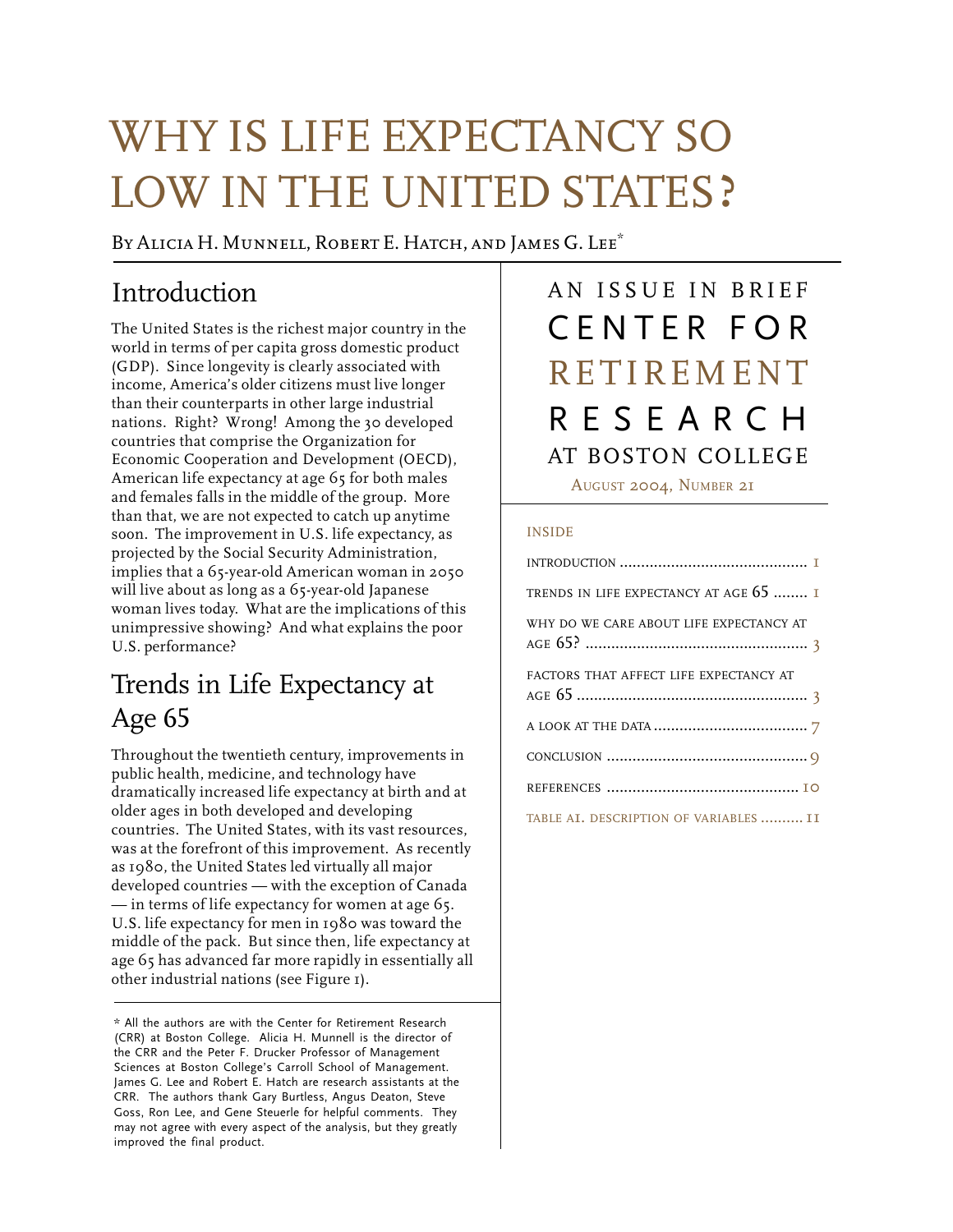Figure 1. Improvement in U.S. Life Expectancy at Age 65 Has Been Sluggish Since 1980

 $10$ 12 14 16 18 20 22 24 1960 1965 1970 1975 1980 1985 1990 1995 2000 - Australia <del>- I Franc</del>e - United S Canada <del>J</del> United Kingdom United **States** 

*Life Expectancy at Age 65 for Men, 1960-2000*



In countries like Japan, France, and Switzerland, both men and women age 65 now live longer than 65-year-olds in the U.S. The divergence is especially great for women, and in 1999 the average 65-year-old American woman could have expected to live 1.5 years less then her Swiss counterpart, 1.8 years less than her French

counterpart, and 2.8 years less then her Japanese counterpart. In fact, the U.S. ranked 18th in life expectancy for women among the 30 OECD countries, slightly above Greece, Korea, Mexico, and most of the former Warsaw Pact countries (see Figure 2). $<sup>1</sup>$ </sup>



*Life Expectancy at Age 65 for Women, OECD Countries, 1999*



*Life Expectancy at Age 65 for Men, OECD Countries, 1999*



expectancy at age 80. Since then, however, there has been little improvement in mortality for those 80 years and older and the United States' advantage has been lost (Manton and Vaupel 1995 and Vaupel 2003).

*Life Expectancy at Age 65 for Women, 1960-2000*

<sup>&</sup>lt;sup>1</sup> Despite a lower life expectancy at 65, the United States has a much lower mortality rate at ages 80 and over. While this mortality rate is still below that of other developed countries, including Japan, the difference is marginal. Moreover, as late as the early 1990s the United States was the world's leader in life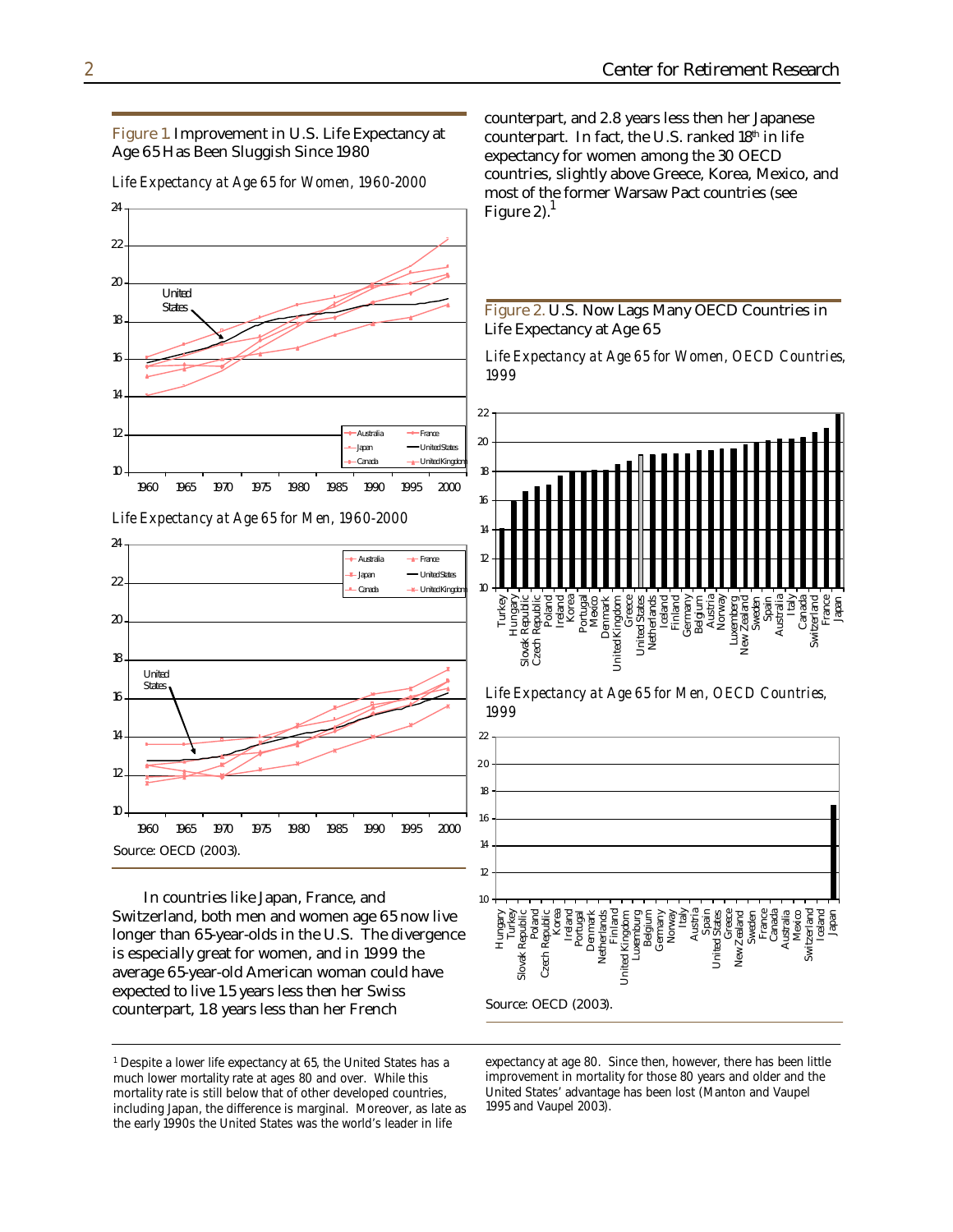## Why Do We Care about Life Expectancy at Age 65?

The most obvious interest in life expectancy at age 65 centers on the welfare of the population. Living a long life allows parents to see their children and grandchildren grow to adulthood. It allows people to look forward to a period of leisure after a lifetime of work, to enjoy recreational pursuits, and to spend more time with family and friends.

From the perspective of providing pension income, life expectancy at age 65 is an important determinant of cost in both defined benefit and defined contribution plans, assuming no change in the retirement age. $^2$  The impact in a defined benefit arrangement is clear cut; the longer people live, the more years of benefit payments the plan must provide. But life expectancy at 65 is also important in defined contribution plans. For any given level of monthly spending, a longer life expectancy requires a larger pile of accumulated assets.

Increases in life expectancy at 65 have been a major contributor to the rising cost of the U.S. Social Security system, and assumptions about future improvements in life expectancy at 65 are a crucial component of cost projections. Since the program was introduced roughly sixty years ago, life expectancy at 65 for both males and females has increased about 30 percent, and over the next 60 years life expectancy at 65 is projected to continue increasing, but only by another 20 percent (see Table 1).

The slowdown in the rate of improvement in life expectancy at 65 built into the Social Security cost projections has been the subject of controversy. Social Security actuaries give significant weight to the recent U.S. experience when projecting the future. Other demographers, however, contend that recent U.S. trends are an aberration and that U.S. life expectancy at 65 will improve much more rapidly in coming decades. $^3\,$  If the critics are correct, and improvements in life expectancy at 65 accelerate, Social Security costs could be markedly higher than currently projected. The burdens on employer plans and individual retirement savings would also be greater than expected if the critics are correct.

#### Table 1. Estimates of U.S. Life Expectancy at Age 65, 1940, 2000, 2060

| Year      | Male           | Female |  |
|-----------|----------------|--------|--|
| 1940      | 12.7           | 14.7   |  |
| 2000      | 16.5           | 19.4   |  |
| 2060      | 20.1           | 22.8   |  |
|           | Percent Change |        |  |
| 1940-2000 | 30%            | 32%    |  |
| 2000-2060 | 22%            | 18%    |  |

Identifying the factors contributing to the recent poor U.S. performance compared to other countries seems like a fruitful approach to resolving the debate. The analysis of longevity trends is a complex exercise far beyond the scope of this *brief*. Lots of very smart economists and demographers have spent years investigating determinants of life expectancy.<sup>4</sup> Very little work has been done, however, on explaining the relatively low level of U.S. life expectancy at age 65. Hence, we will review some of the most likely factors that could explain our lagging performance. We then estimate an equation for 2000 to see if these factors are related to life expectancy at 65 in the 30 OECD countries. Again, this is not a sophisticated econometric analysis, which would include historical data as well as current values, but rather a quick pass to see whether some of these factors are worth pursuing.<sup>5</sup> The final section speculates about how the factors explored in the regression might have contributed to the lagging U.S. performance over the last 20 years and what they suggest for the future.

## Factors that Affect Life Expectancy at Age 65

Researchers have identified a number of factors that might explain the variation in life expectancy at age 65 across countries. The most obvious are income, the consumption habits of the citizens, and support for older people in terms of pension benefits and health care.

important because it helps determine how many workers will live for 2000, for the 30 countries in the sample. A pooled time<br>to collect old-age benefits or leave voung survivors who will series would improve the estimates i to collect old-age benefits or leave young survivors who will series would improve the estimates in two ways. First, a larger in the collect survivor benefits. Child mortality does not matter at all number of observations collect survivor benefits. Child mortality does not matter at all with respect to pension costs.  $\sim$  estimates. Second, including historical data for each country

<sup>&</sup>lt;sup>3</sup> Technical Panel on Assumptions and Methods (2003).

 $4$  Deaton (2003); Doll (2004); Judge (1995); Lee (2002); and Deaton (2003); Doll (2004); Judge (1995); Lee (2002); and unobserved characteristics. As such, the results should be

 $^2$  To a lesser extent, mortality between ages 20 and 64 is also  $\quad$   $\,^5$ A full analysis would require longitudinal data, as well as data allows the model to control for country-specific fixed effects and time trends. Due to lack of time-series data, this brief is a snapshot and assumes that countries have identically distributed viewed as nothing more than an initial pass.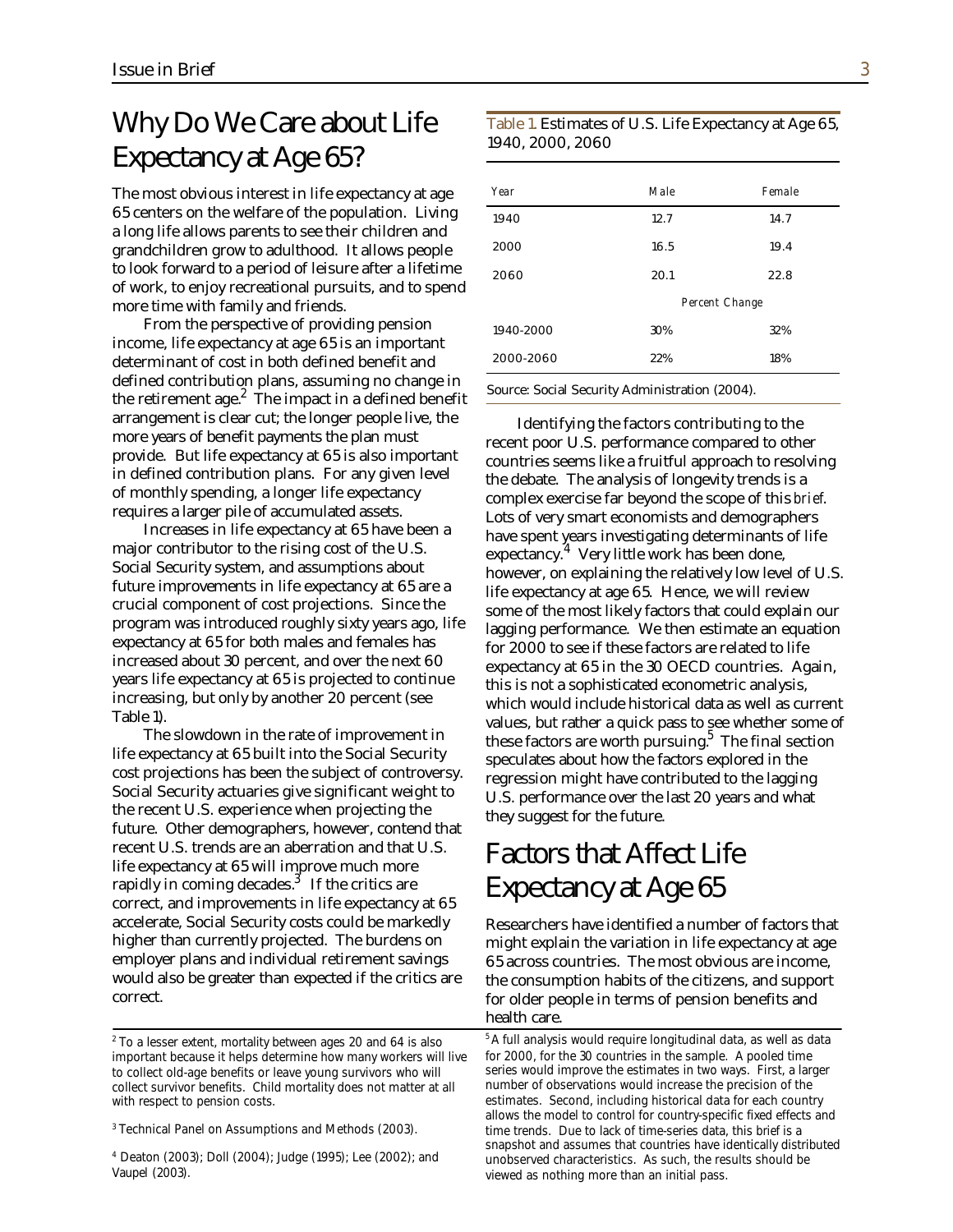#### Gross Domestic Product

The production of a nation affects how its citizens live in a variety of ways. The richer a country is the more resources it can dedicate to education, medical care, and other goods and services associated with greater longevity. A higher GDP per capita allows for greater business investment and more rapid technological progress. As shown in Figure 3, the United States ranks second in the world in terms of GDP per capita.

Figure 3. U.S. Ranks near the Top in Terms of GDP Per Capita



*GDP Per Capita, OECD Countries, 1999*

The question arises whether having high GDP per capita makes all Americans better off than their counterparts in other major advanced countries. The answer depends, of course, on how GDP is distributed within the population. If most of the rewards go the richest, the rest of the population may be relatively poor. To get an idea of the distribution of output within each country, Figure 4 shows the ratio of income going to the top 10 percent relative to that going to the bottom 10 percent. The United States is right behind Mexico in terms of concentration at the top, with 17 times more GDP going to the top than to the bottom. This disparity contrasts sharply with countries with high life expectancies at 65, such as Japan, Sweden, and Norway, where the top decile gets only 5 times as much as the bottom decile.

<sup>6</sup> Researchers have looked extensively at the relationship between strong effect on life expectancy, while for richer countries income inequality and life expectancy. Most have found that income inequality is more signifi income inequality and life expectancy. Most have found that income inequality is more significant (World Bank 1993). The inequality and life expectancy are unrelated (Deaton 2003; "relative income" school contends that rel Lobmayer et al. 2000; Judge 1995). A few, however, continue to country (inequality), not GDP per capita, determine life argue that income inequality does affect health. Those who find expectancy (Wilkinson 2001). This paper focuses on absolute a relationship between income inequality and life expectancy fall income for the poorer portion of the population, not income into two schools. The "absolute income" school argues that for inequality. poorer countries the absolute amount of GDP per capita has a

Figure 4. But U.S. Income Distribution is Far Less Equal

*Ratio of Income for Top 10 Percent to Bottom 10 Percent, Late 1990s*



The issue here is not inequality. Inequality refers to the income distribution across the entire spectrum. This discussion is focused on the level of absolute income of those at the lower end of the distribution. $^6\,$  That is, do those in the bottom portion of the income distribution within a country have the money they need to secure the nutritional, educational, and medical resources necessary to extend their lives? Hence, a more meaningful measure of well-being — and a better predictor of life expectancy — may be average GDP for the bottom 40 percent of the population rather than the average for the population as a whole. According to that measure, the U.S. is not as rich as it first appears. In fact, the United States falls in the middle of the pack (see Figure 5).

#### Consumption Patterns of the Population

In addition to the wealth of the nation, life expectancy at 65 should reflect the consumption patterns of the population. Here, key measures appear to be the consumption of alcohol and tobacco and the obesity rate.

inequality and life expectancy are unrelated (Deaton 2003;<br>
Lobmayer et al. 2000; Judge 1995). A few, however, continue to country (inequality), not GDP per capita, determine life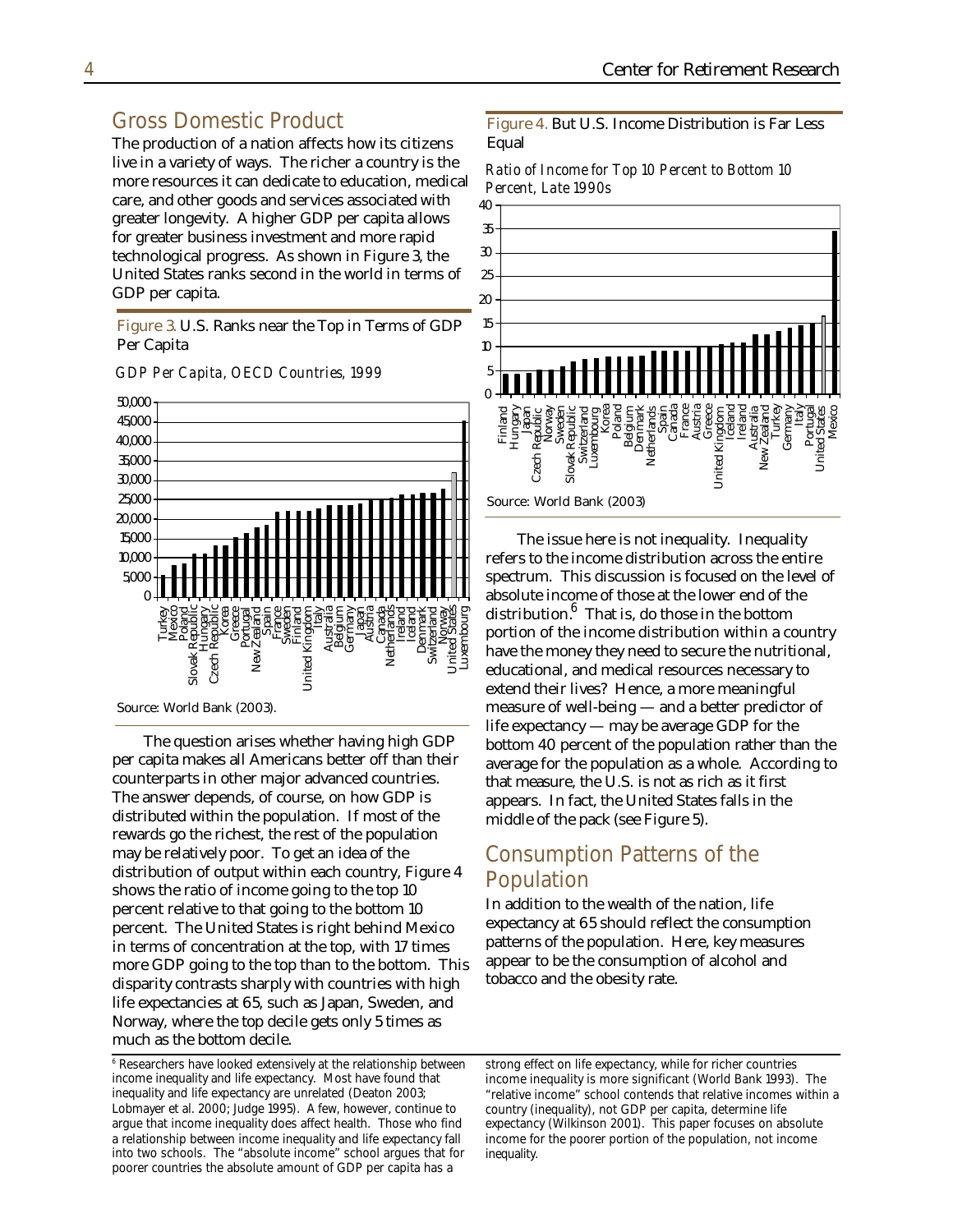*Consumption of alcohol and tobacco:* Medical researchers have established a clear link between alcohol and tobacco consumption and life expectancy. Lung cancer, cirrhosis of the liver, and heart disease are among many conditions that have been linked to both smoking and drinking. Smoking, in particular, has been tied to deteriorating health and mortality. A recent study for the *British Medical Journal*, which followed British male doctors over the past 50 years, found that lifetime smokers died on average 10 years earlier than their non-smoking counterparts.<sup>7</sup>

The link to alcohol consumption is more complex. Recent studies have shown that moderate and consistent alcohol consumption may actually decrease rates of heart disease and mortality. Binge drinking and excessive alcohol consumption, on the other hand, have been shown to increase mortality rates, especially for the elderly.<sup>8</sup>

The U.S. population appears to be a moderate consumer of both tobacco and alcohol (see Figure 6). Only about 18 percent of the U.S. population is classified as "daily smokers," compared to about 22 percent for the OECD as a whole. Similarly, the United States consumes about 1 liter of pure alcohol per capita less per year than the OECD average. The relatively low consumption of tobacco should be a plus for the United States in terms of life expectancy at 65, while implications for the low level of alcohol consumption are more ambiguous. A U.S. increase in moderate consumption of alcohol could improve life expectancy at 65; any increase in excessive consumption, however, might hurt.

Figure 5. Average Income for Lower Portion Places United States in the Middle of the Pack

*GDP Per Capita for Bottom 40 Percent of the Population, 1999*



Source: Authors' calculations based on World Bank (2003).

#### Figure 6. U.S. Alcohol and Tobacco Consumption More Moderate than OECD Average

*Alcohol and Tobacco Consumption in the OECD and the United States, 1999*



*Obesity*: Obesity, which today is defined as having a body mass index greater than 30 kg/m², has long been identified as a health problem. Hippocrates discussed the value of a responsible diet and regular exercise. The issue continued to be debated in the late middle ages and into the nineteenth century. In the twentieth century, obesity emerged as one of the most important health problems facing the world. Currently, the World Health Organization (WHO) estimates that 1 person out of every 6 in the world is overweight and that the number of obese has reached 300 million. More than that, the level of obesity is a major contributor to the burdens of chronic disease and disability and is causing increasing rates of diabetes, some forms of cancer, and cardiovascular diseases.<sup>9</sup>

The United States in particular has experienced an explosion in obesity rates. In 1978, 17 percent of American women and 13 percent of American men were considered obese. By 1999, 34 percent of American women and 28 percent of men were obese. These percentages are extremely high by international standards, although anecdotal information suggests that obesity rates are starting to rise in Europe as well. Nevertheless, among OECD countries, the United States had the highest rate for men and the second highest for women in 1999 (see Figure 7). When compared to Japan, the U.S. percentages seem astronomical: only 4 percent of Japanese women and 2 percent of Japanese men are considered obese.

9 WHO (2003).

 $^7$  Doll et al. (2004).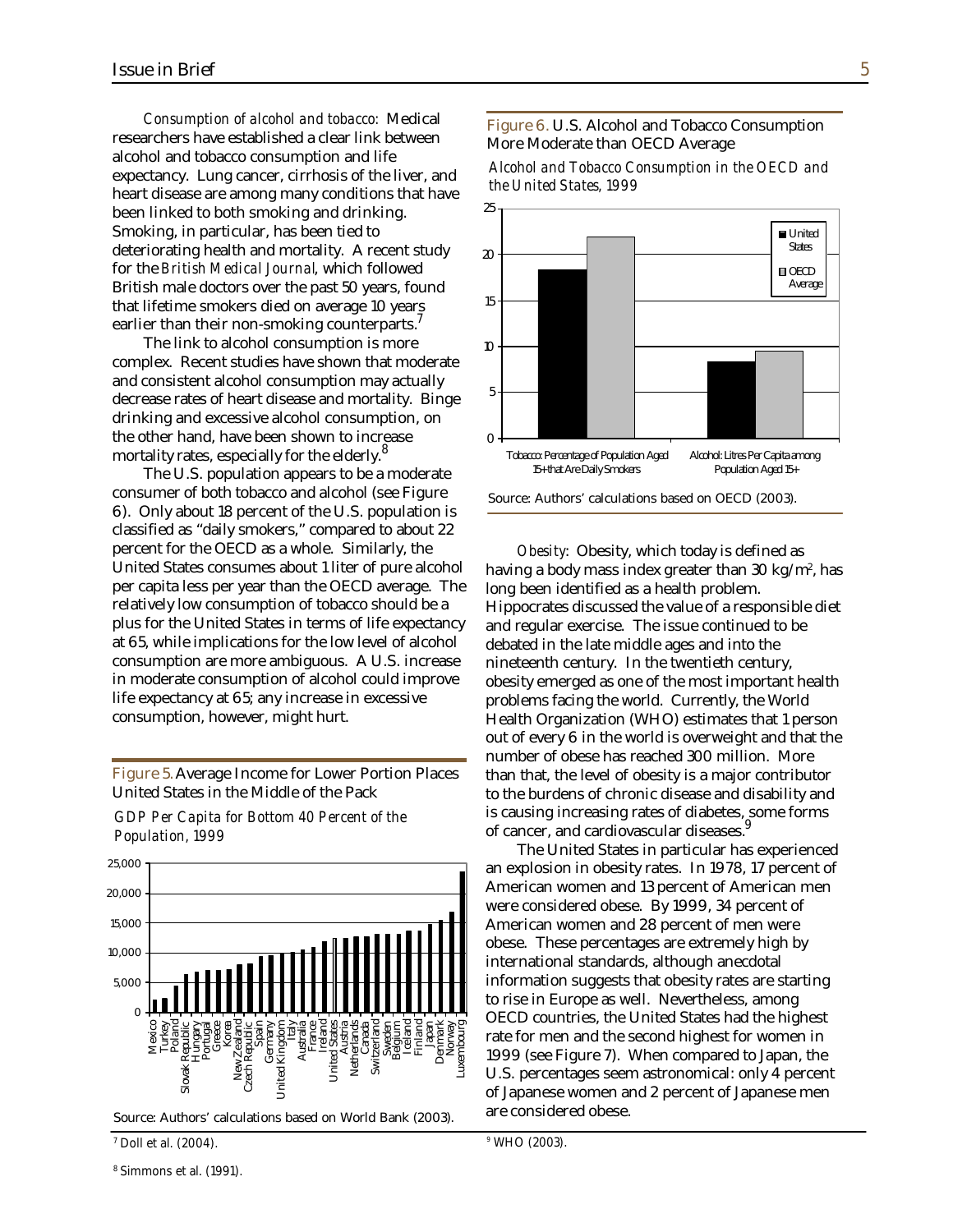Figure 7. Obesity Rates of the US (and Greece) Are Off the Chart, Late 1990s<sup>a</sup>

*Percentage of Women Classified as Obese (Body Mass Index Greater than 30kg/m<sup>2</sup> )*



ovak

Hungary

**Inited** 

Turkey Mexico United Stat Greece



Source: OECD (2003). a Data for individual countries are from 1997, 1998, or 1999.

Many argue that obesity has risen throughout the world because of increased consumption of energy-dense foods and reduced physical activity. A recent study places most of the blame for the increase in obesity in the United States on a dramatic increase in caloric intake from snacking, rather than on a decrease in physical activity.<sup>10</sup> Regardless of the cause, the growth in obesity rates, particularly in the United States, is undeniable. And its impact on health and life expectancy is becoming more apparent. A study reported in the *Annals of Internal Medicine* found that obesity decreased life expectancy among its participants by more than three years.<sup>11</sup> Thus, an unhealthy diet may help explain the difference between life expectancy at 65 in the United States and other developed nations.

#### Health and Well-Being of the Older Population

The health and well-being of the older population is also likely to affect life expectancy at 65. In this area, three factors seem important: the level of old age benefits, spending on health care, and the level of activity.

*Old-age benefits:* The United States spends a much smaller share of GDP on public old-age pensions than most other OECD countries — about 2 percentage points less than the OECD average (see Figure 8). Similar to the relationship between life expectancy and GDP per capita, higher benefits translate into larger incomes, a higher standard of living, and likely longer lives for retirees.

The comparison between the United States and the rest of the OECD is not quite fair because the United States provides a larger share of retirement income through its employer-sponsored pension system than other countries. As a result, the focus on public benefits understates the resources flowing to retired persons. On the other hand, almost 40 percent of U.S. households receive no employerprovided benefits, so the public pension measure seems the most relevant for the low-income elderly, whose life expectancy is significantly below the national average and drags down the overall rate.

Figure 8. The U.S. Social Security Program Absorbs an Unusually Small Share of GDP

*Public Old-Age Benefits as a Percent of GDP, 1999*



> Korea Japan Norway Switzerland France Sweden Te<br>Li Austria Denmark net Finland Iceland Belgium Germany Spain<br>Poland Czech Republic Luxembourg<br>Portugal Canada

<sup>&</sup>lt;sup>10</sup> Cutler, Glaeser, and Shapiro (2003).

<sup>&</sup>lt;sup>11</sup> Netherlands Epidemiology and Demography Compression of Morbidity Research Group.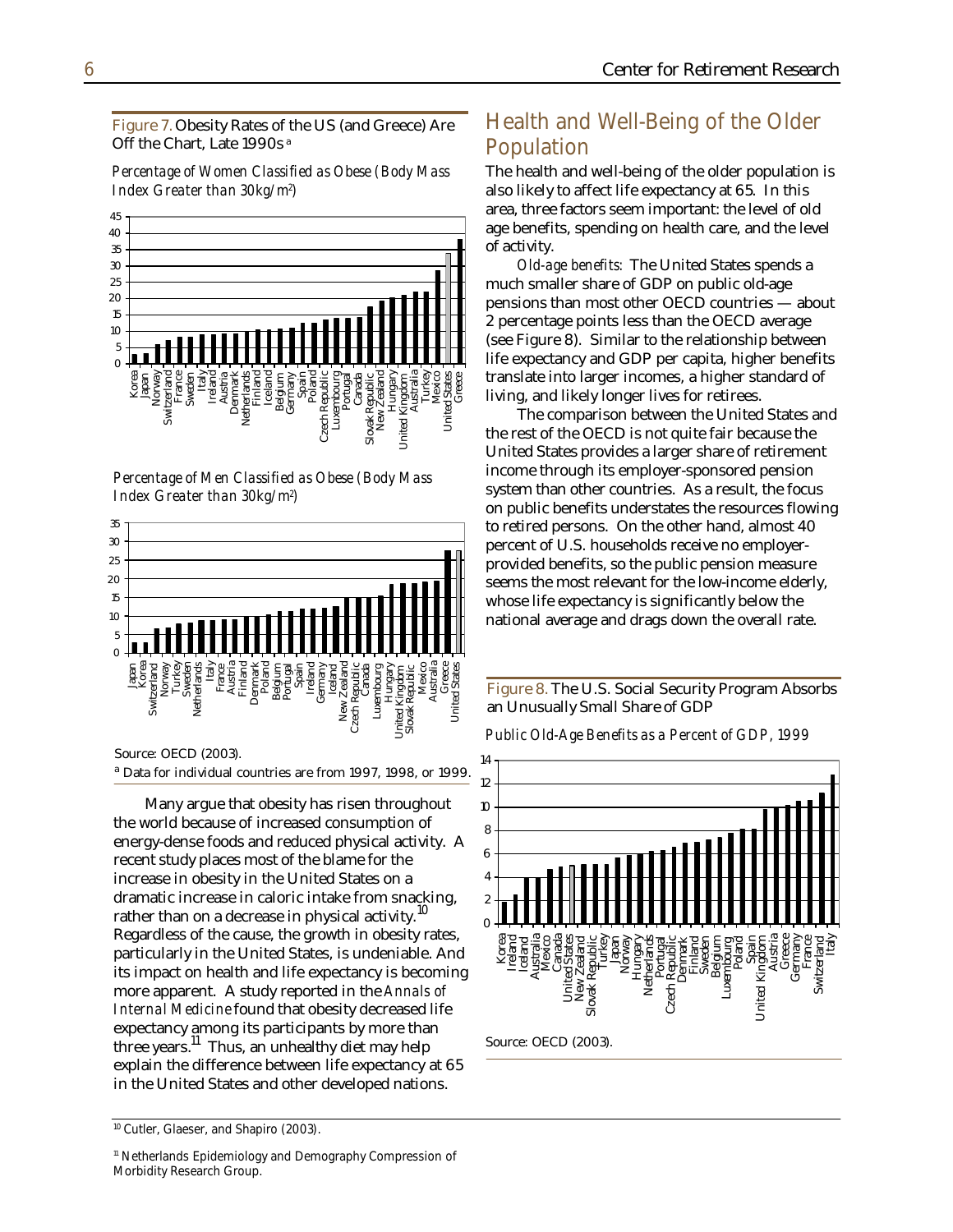*Health care spending*: The physical well-being of a population would be expected to be related to the strength of its health care system. One way to measure health care effort is the amount spent on health programs. Bear in mind, however, that research has repeatedly shown that outcomes are not necessarily highly correlated with outlays.<sup>12</sup> In terms of total health expenditure, the United States spends a higher percentage of GDP — 13 percent than any other OECD country, and the entire U.S. population 65 and over is covered by government health insurance through the Medicare program (see Figure 9).

Figure 9. The U.S. Health Care System Absorbs an Unusually Large Share of GDP

*Total Expenditure on Health Care as a Percentage of GDP, 1999*



*Labor force participation*: Keeping active at older ages may be one way to live longer. Countries with long-lived populations, such as Japan and Iceland, have traditions of working past the established retirement age. This suggests that there might be a relationship between elderly labor force participation and life expectancy. Compared to the entire OECD, the United States performs fairly well in this category. In 1999, 9.0 percent of women and 17.0 percent of men age 65 and older participated in the labor force. The OECD averages were 5.4 and 13.2, respectively. Figure 10 shows the pattern for men by country; the comparable numbers for women are similar, simply at a lower level.

Figure 10. Older Americans Are Somewhat More Likely to Remain in Labor Force

*Percentage of Men Age 65 and Older Participating in the Labor Force, 1999*



## A Look at the Data

The OECD and the World Bank publish data by country on life expectancy at age 65, GDP per capita, consumption habits, and other influences on the health and well-being of the population. The precise definition of the variables can be found in the Appendix Table. This dataset allows us to explore whether a country's life expectancy at age 65 is indeed related to the factors identified above. As noted earlier, the analysis is meant to be nothing more than illustrative, since a thorough study would require pooled time-series data which are not available for all the OECD countries.

One would expect life expectancy to be positively related to per capita GDP of those in the bottom 40 percent of the population, spending on old age benefits, health care expenditures, and the labor force participation of older workers. On the other hand, it seems reasonable that life expectancy at 65 should be negatively related to obesity and to tobacco consumption. To examine these possible relationships, we estimate a regression for 29 OECD countries. $^{13}$  The final equation is as follows:

Life Expectancy at  $65 = f(GDP/capita)$  for lowest 40 percent, BMI>30, Tobacco, Old-Age Benefits/GDP, Health Expenditures/GDP, and Labor Force Participation 65+)

<sup>&</sup>lt;sup>12</sup> Newhouse (1993).  $13$  Greece was removed because it is an outlier with extremely high obesity rates, low GDP per capita, and average life expectancy.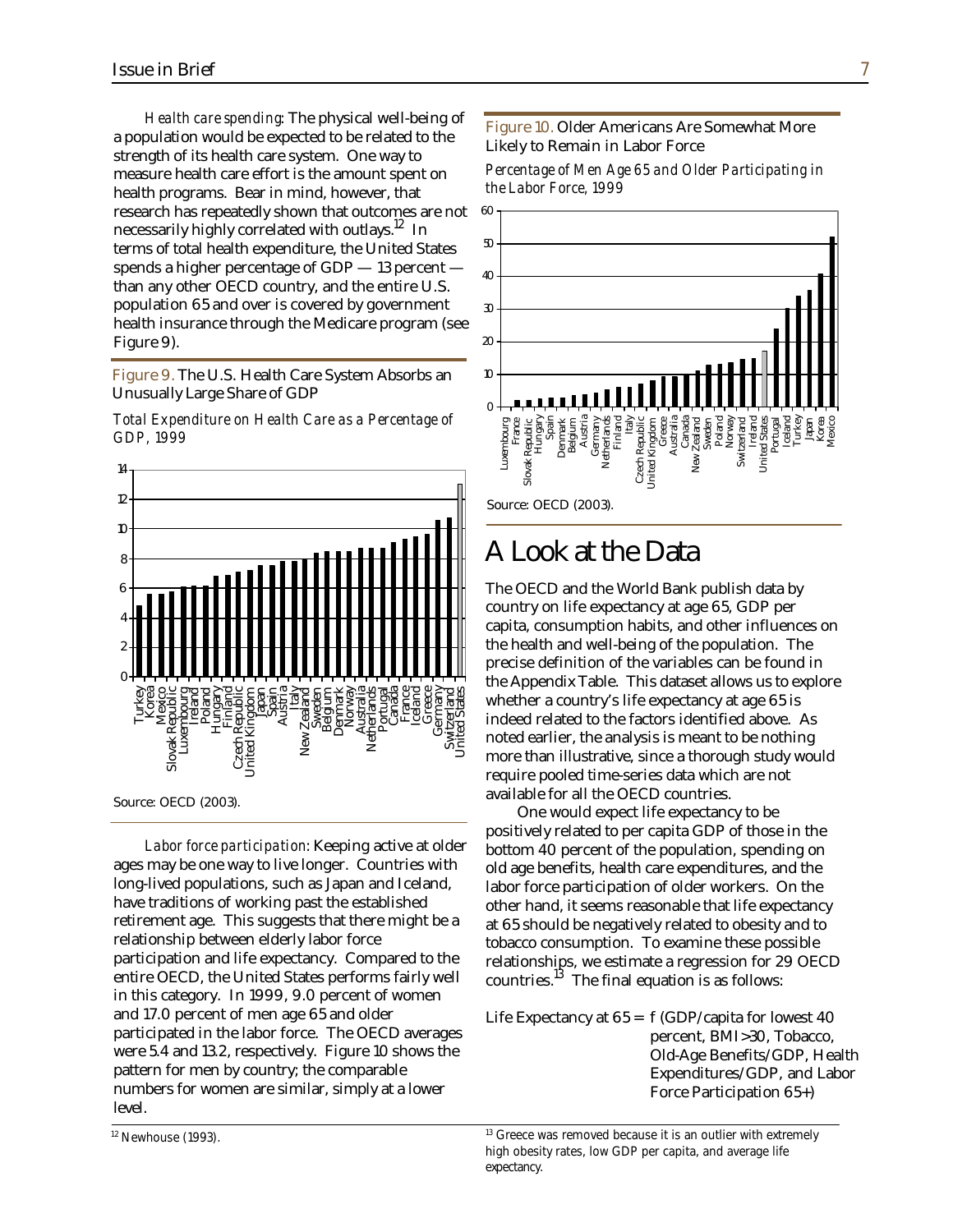The results for both women and men are summarized in Table 2. Although 29 countries is a very small sample, the results are quite reasonable. An increase in GDP per capita for the bottom 40 percent, in old age benefits as a percent of GDP, and in health care expenditures as a percent of GDP raises life expectancy at 65. An increase in smoking reduces life expectancy at  $65<sup>14</sup>$  Obesity also appears to have a negative effect on life expectancy at 65 for both men and women, although the coefficients are not statistically significant. Labor force participation has a significantly positive effect only in the case of men.

#### Table 2. Explainin g Life Expectancy at 65, OECD Countries, 1999

| Variable                              | Women       |                    | Men         |                    |
|---------------------------------------|-------------|--------------------|-------------|--------------------|
|                                       | Coefficient | <b>T-statistic</b> | Coefficient | <b>T-statistic</b> |
| GDP per capita<br>(bottom 40 percent) | 0.0002      | 2.74               | 0.0001      | 3.34               |
| Percent with $BMI > 30$               | $-0.040$    | $-1.07$            | $-0.009$    | $-0.21$            |
| <b>Tobacco consumption</b>            | $-0.058$    | $-1.45$            | $-0.056$    | $-2.72$            |
| Public old-age benefits               | 0.108       | 1.29               | 0.180       | 2.51               |
| Percent of GDP on<br>health care      | 0.337       | 2.52               | 0.184       | 1.57               |
| Labor force<br>participation of 65+   | 0.010       | 0.18               | 0.073       | 3.36               |
| Constant                              | 15.36       | 12.40              | 12.08       | 6.06               |

Source: OECD (2003).

Note: The regression is run with robust standard errors. The R-squared is 0.57 for women and 0.62 for men. The number of observations is 29; Greece is excluded because it is an outlier in terms of both obesity and income.

What do these results tell us about why U.S. life expectancy is so low? First, the United States is not so rich relative to its OECD peers for a large population. The U.S. average is high, but those in the top quintiles receive an unusually large share compared to other OECD nations. In the lower part 30,000 \$ of the income distribution, Americans have incomes that fall in the middle of the OECD countries. The results of the equation shown in Table 2 suggest that raising the income of women at the bottom of the Unites States income distribution by \$3,000 — to bring it in line with that in Norway, Denmark, and Japan — would increase life expectancy at 65 by 0.6 years.

Second, although the regression results are not very robust in statistical terms with regard to  $\rm{obsity},$  they  $\rm{suggest}$  — particularly in the case of women — that obesity might explain some of the variation in life expectancy across countries. The estimated coefficient for women indicates that reducing the percentage of the population with a body mass index in excess of 30 kg/m² from the U.S.  $\,$ level of 34 to the Japanese level of 4 — admittedly a Herculean challenge — would increase U.S. life xpectancy at 65 by another 1.2 years. Also, obesity e will likely become a more important determinant of ife expectancy at age 65 in the future. U.S. obesity l rates jumped in the 1980s and 1990s, and the vast majority of the population affected by obesity had not yet reached age 65 by 2000. As the large baby boom cohort begins to turn 65 in the coming years, a stronger connection between obesity rates and life xpectancy may emerge. e

These two factors — the average income going to the lowest 40 percent of the population and  $\rm{obsity}$  — might also explain why U.S. life expectancy at 65, which in 1980 exceeded that of lmost every other country, has fallen behind. As a shown in Figure 11, income for the typical family, hich grew vigorously in the post-war period, has w ncreased very slowly since 1980. That is, absolute i ncomes in the lower portions of the income i distribution did not keep pace with the average for he population as a whole and lost ground vis-à-vis t other OECD countries.

Figure 11. U.S. Median Family Income Growth Has Slowed Dramatically Since 1980 <sup>a</sup>

*U. S. Median Family Income, 1947-2002*



Source: U.S. Bureau of the Census (1998, 2003). <sup>a</sup> This figure uses 2002 dollars.

<sup>&</sup>lt;sup>14</sup> As suggested by the literature, alcohol had no apparent effect when added to the equation.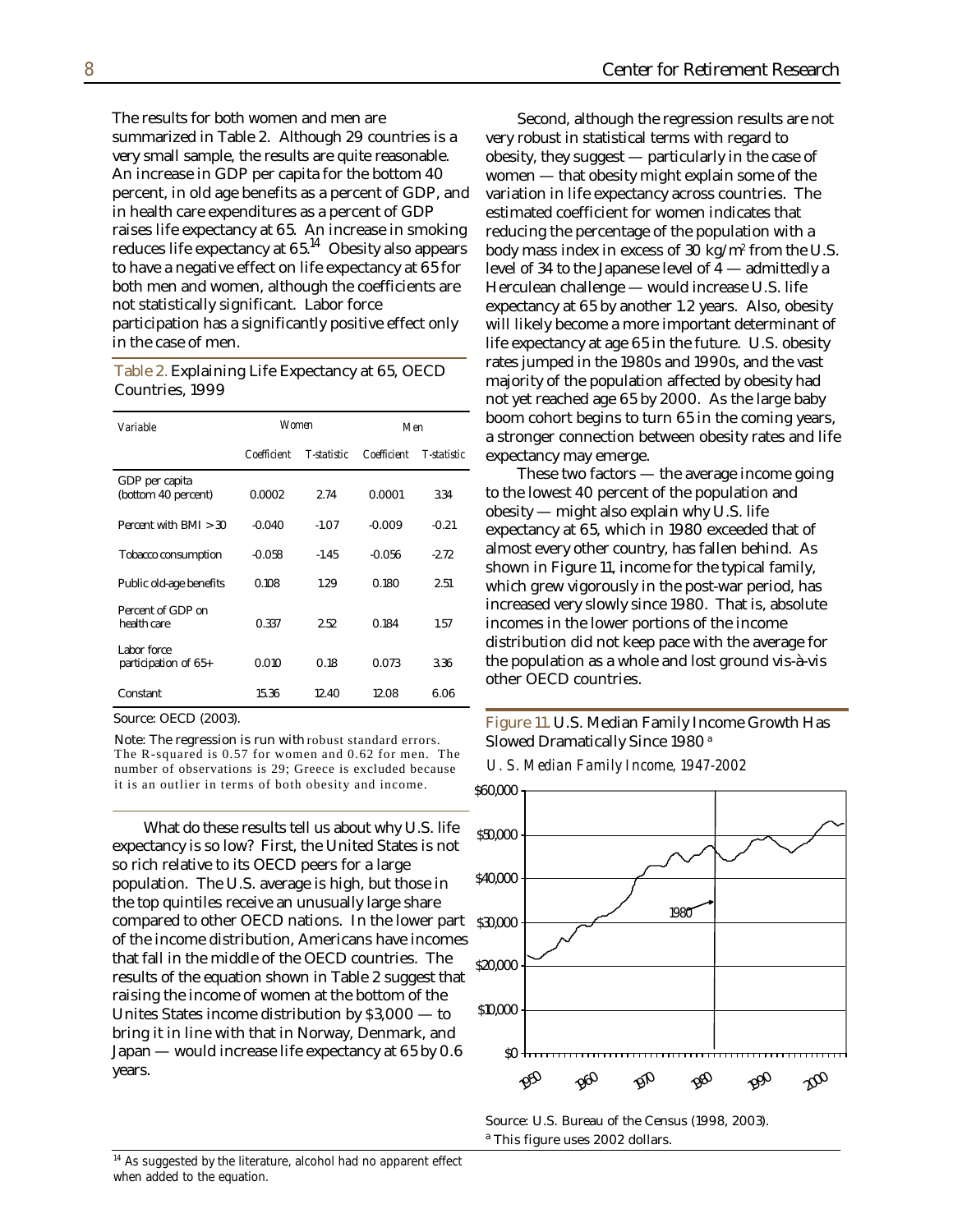Similarly, obesity was not a serious problem in the United States until the early 1980s, when rates ballooned (see Figure 12). Even though the surge in obesity has been recent and its full impact has not been felt by older Americans, obesity may well have contributed to the slow-down in improvement in U.S. life expectancy in the last 20 years.

The results presented are purely suggestive. A more detailed analysis of the sluggish growth of U.S. life expectancy at age 65 should address many more factors. It would also require a more complete examination of income and obesity trends in other OECD countries. Still, these preliminary results suggest that these two factors, income and obesity, may explain some of the puzzle.

Figure 12. U.S. Obesity Rates Have Soared in the Last 20 Years

*Percentage of U.S. Adult Men and Women Classified as Obese, 1961-1999*



## **Conclusion**

Life expectancy at age 65 in the United States is below that for other developed countries despite the fact that the United States has virtually the highest GDP per capita. This has not always been true. As recently as 1980, Americans at 65 had a longer life expectancy than citizens of most other industrial countries.

For estimating future pension costs, the important question is whether the last 20-year period was an aberration or a harbinger of future performance. More work is obviously needed to answer this question. Nevertheless, income and obesity may be important in explaining these trends.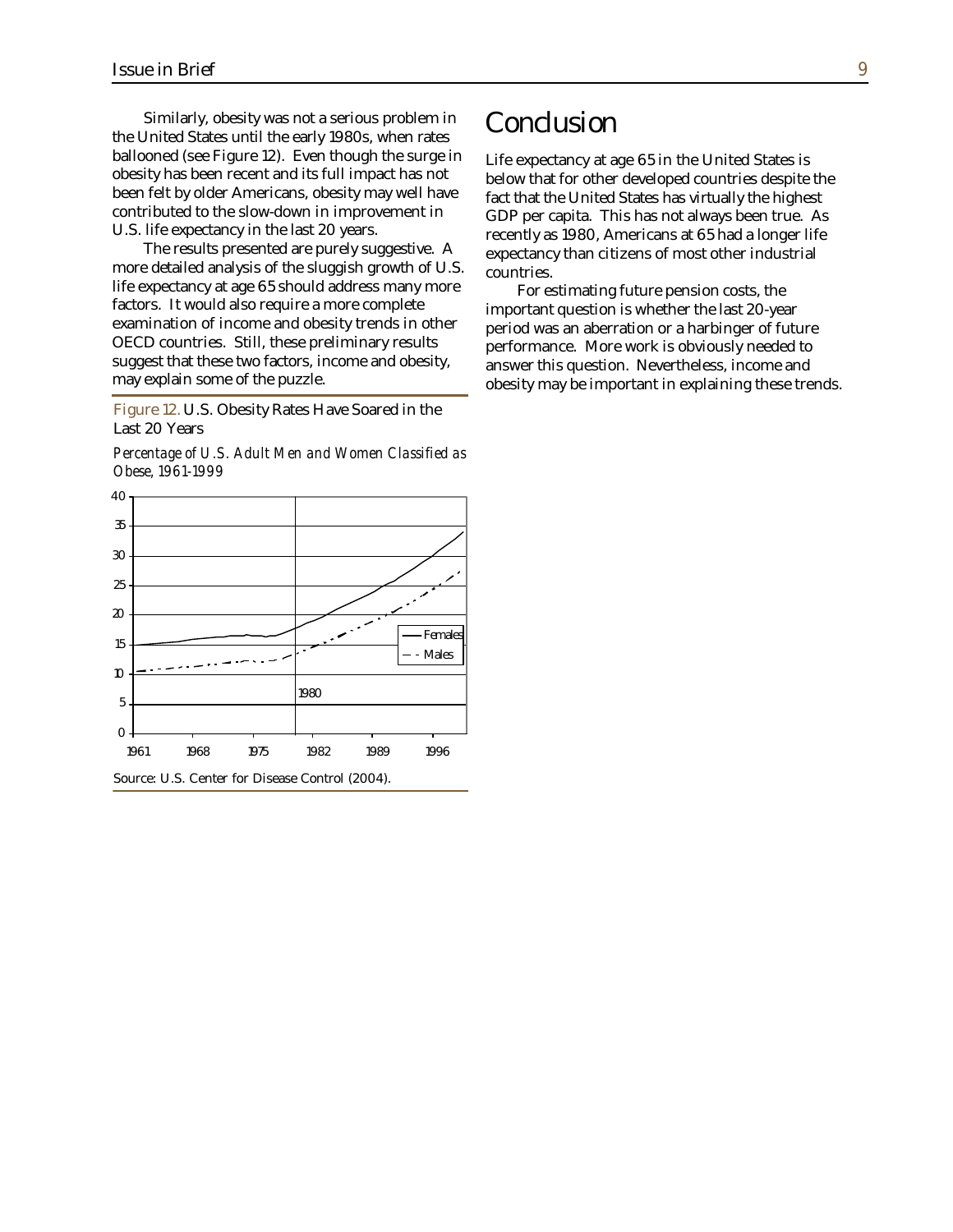## References

- More Obese?" Discusssion Paper No. 1994. the Elderly: Sociological and Cardiovascular<br>Cambridge. MA: Harvard Institute of Economic Factors at Entry." Australia and New Zealand Cambridge, MA: Harvard Institute of Economic Research. *Journal of Medicine* 21: 701-709.
- Economic Development." *Journal of Economic* 2003. *Report to the Social Security Advisory Board.*
- Years' Observations on Male British Doctors." *British Medical Journal* 328: 1519. U.S. Bureau of the Census. 2003. "Income in the
- Salmond, Alistair Woodward, and Johan www.census.gov/prod/2003pubs/p60-221.pdf]. Mackenbach. 1999. "National Infant Mortality U.S. Centers for Disease Control. 2004. "National Rates in Relation to Gross National Product and<br>
Distribution of Income." Lancet 354, no. 9195<br>
National Conter for Health Statistics [Avail
- Judge, Ken. 1995. "Income distribution and life overweight.pdf]. expectancy: a critical appraisal." *British Medical* U.S. Social Security Administration. 2004. *The 2004*
- Discussion of the Mortality Assumption for the *Funds*. Social Security Trustees." Presentation given at Vaupel, J. 2003. "The Future of Human Longevity:<br>
How Important Are Markets and Inportation "
- Lobmayer, Peter and Richard Wilkinson. 2000. Aging (June 3). "Income, Inequality, and Mortality in 14 Wilkinson, Richard. 2001. *Mind the Gap: Illness* 22, no. 4 (July): 401-414. University Press.
- Manton, K. and J. Vaupel. 1995. "Survival after the World Bank. 1993. *World Development Report 1993*. Age of 80 in the U.S., Sweden, France, England Oxford University Press. and Japan." *The New England Journal of Medicine*
- Newhouse, J. 1993. *Free for All*. Harvard University Press. The extended very state of the World Health Organization. 2003. "Obesity and
- Organization for Economic Co-Operation and *Activity, and Health.* Development. 2003. *OECD Health Data 2003, 3rd Edition*.
- The Netherlands Epidemiology and Demography Compression of Morbidity Research Group. 2003. "Obesity in Adulthood and its Consequences for Life Expectancy: A Life-Table Analysis." *Annals of Internal Medicine* 138, no. 1 (January): 24-32.
- Cutler, David M., Edward Glaeser, and Jesse M. Simons, L.A., J. McCallum, Y. Friedlander, J. Simons, Shapiro. 2003. "Why Have Americans Become I. Powell, and R. Heller. 1991. "Dubbo Study of More Obese?" Discusssion Paper No. 1994. "The Elderly: Sociological and Cardiovascular Risk
- Deaton, Angus. 2003. "Health, Inequality, and Technical Panel on Assumptions and Methods.
- *Growth* 41, no. 2 (March): 113-158. U.S. Bureau of Census. 1998. "Measuring 50 Years Doll R., R. Peto, J. Boreham, and I. Sutherland. of Economic Change Using the March Current 2004. "Mortality in Relation to Smoking: 50 Population Survey." *Current Population Reports:*
- Hales, Simon, Philippa Howden-Chapman, Clare United States: 2002." [Available at http://
	- Distribution of Income." *Lancet* 354, no. 9195 National Center for Health Statistics. [Available at http://www.cdc.gov/nchs/data/nhanes/
- **Annual Report of the Board of Trustees of the Old** Lee, Ronald. 2002. "Report for the Roundtable *Age, Survivors and Disability Insurance Trust*
	- the Meeting of the Social Security Trustees, **How Important Are Markets and Innovation**."<br>Washington, D.C. (September 13). Hearing of the Senate Special Committee on Hearing of the Senate Special Committee on
		- **Hierarchies, Health, and Human Evolution. Yale**
		-
	- 333, no. 18 (November): 1232-1235. World Bank. 2003. *World Development Indicators 2003*.
		- Overweight." *Global Strategy on Diet, Physical*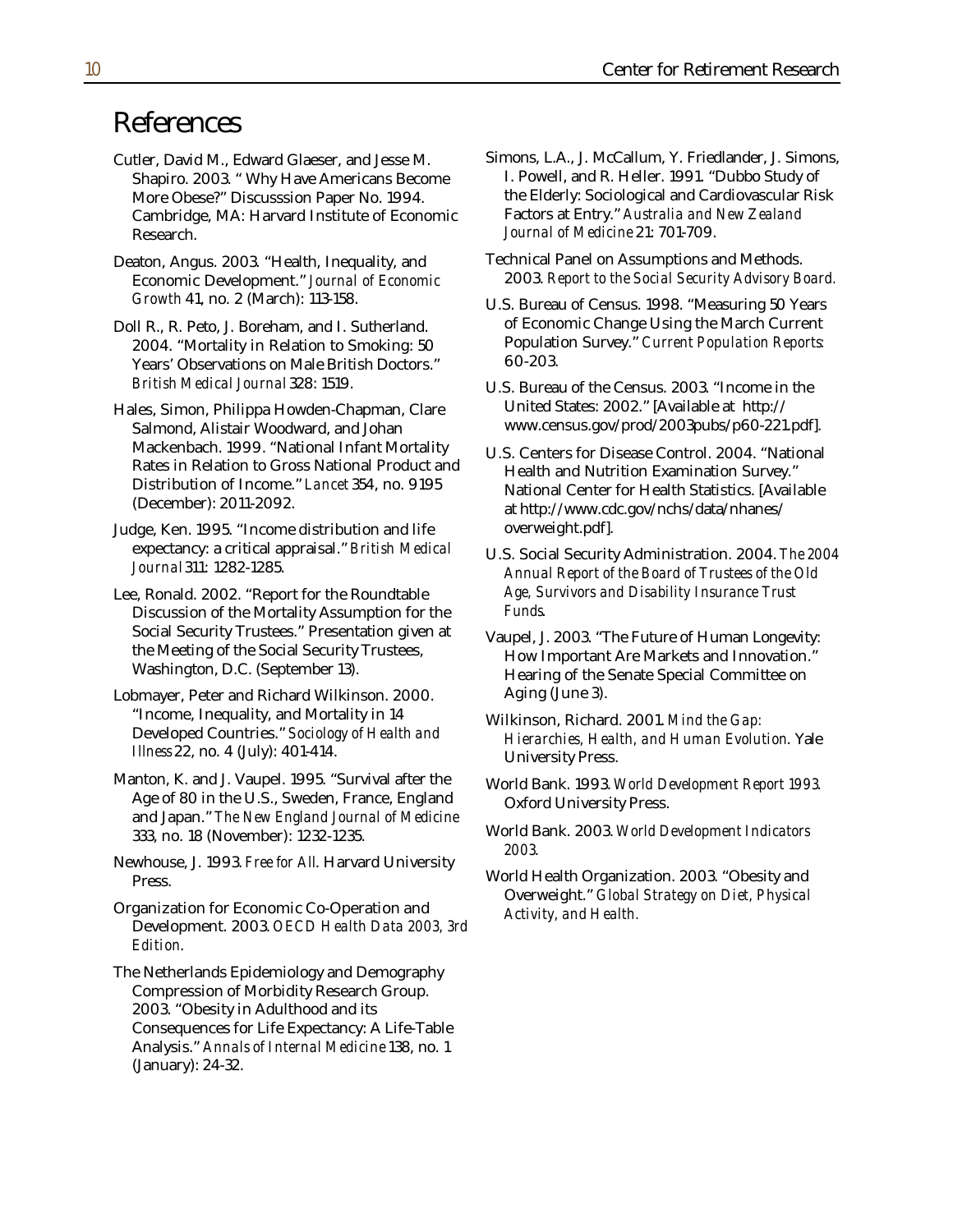| <b>Table A1. Description of Variables</b> |  |  |
|-------------------------------------------|--|--|
|-------------------------------------------|--|--|

| <b>Variable</b>                                                  | <b>Description</b>                                                                                                                                                                      | <b>Means</b>                          |
|------------------------------------------------------------------|-----------------------------------------------------------------------------------------------------------------------------------------------------------------------------------------|---------------------------------------|
| Life Expectancy at 65                                            | The average number of years that a person at age 65 can be expected to<br>live, assuming that age-specific mortality levels remain constant.                                            | Females - 18.8<br><b>Males - 15.4</b> |
| GDP per capita                                                   | The sum of the final uses of goods and services divided by the population<br>and adjusted for purchasing power parity (PPP) and in current<br>international dollars.                    | \$21.307                              |
| GDP per capita for the<br>lowest 40 percent of the<br>population | Total GDP, adjusted for PPP and in current international dollars,<br>multiplied by the share of income for the poorest 40 percent and divided<br>by 40 percent of the total population. | \$10,638                              |
| <b>Obesity Rate</b>                                              | The Body Mass Index (BMI) is the ratio of an individual's weight to height<br>in kilograms and meters. The WHO has established the standard for<br>obesity at a BMI $>$ 30kg/m2.        | Females - 14.2<br><b>Males - 12.7</b> |
| <b>Labor Force Participation</b><br>$65+$                        | The labor force participation rate for men and women age 65 and older.                                                                                                                  | Females - 5.4<br><b>Males - 13.2</b>  |
| <b>Tobacco Consumption</b>                                       | Percent of the total adult male and female population that are daily<br>smokers.                                                                                                        | Females - 21.8<br><b>Males - 33.9</b> |
| <b>Old-Age Cash Benefits</b>                                     | All cash expenditures (including lump-sums) paid as old-age pensions<br>within the public sphere as a percentage of GDP.                                                                | 6.9                                   |
| <b>Total Health Expenditure</b>                                  | Total expenditure on all activities, from all sectors, which meet the OECD<br>standards for a health goal as a percent of GDP.                                                          | 8.0                                   |

Source: Most data come from the OECD Health Database 2003, 3<sup>d</sup> Edition. The exceptions are the income ratio and GDP per capita for the lowest 40 percent, which are calculated figures based on the World Bank's World Development Indicators, 2003.